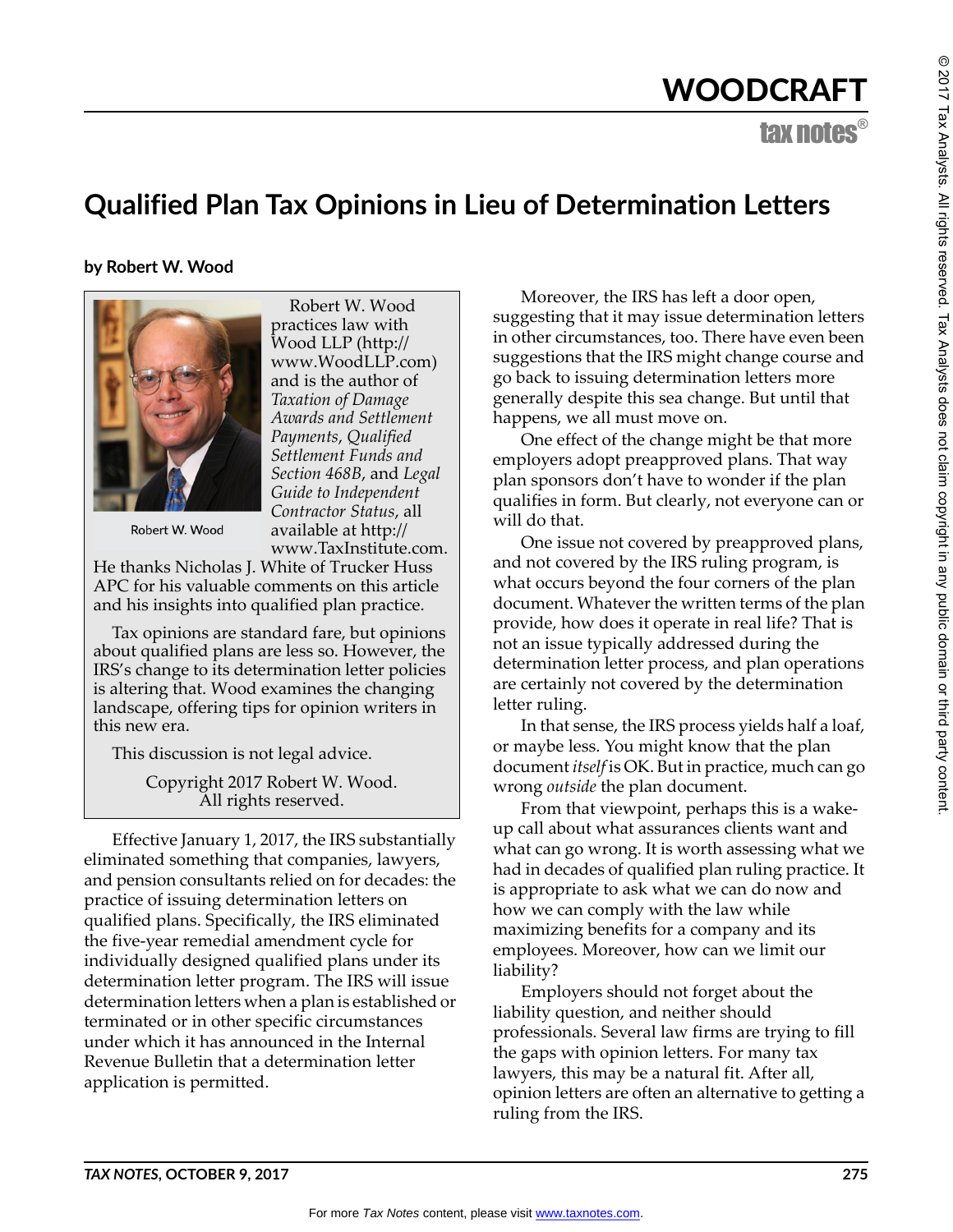But determination letters are used somewhat differently than typical IRS letter rulings. In part, this may reflect the history that IRS determination letters were the standard. Yet they only covered the plan document, saying nothing about the peaks and valleys of actual plan practice with employees.

Indeed, in many respects, a determination letter is not as good as a typical IRS letter ruling that might be issued on a host of tax issues. Letter rulings address the relevant documents, but they also address facts outside the documents. They often cover who is doing what, when, and how. In that sense, determination letters are more skeletal. As we consider what is available now, and what clients should want, here are some ideas and guideposts.

#### **Make Lemonade**

Any change this big is tough. The qualified plan industry was accustomed to getting IRS determination letters as a matter of course. You receive one at the start of a plan. You receive one on termination. And you receive one at many points in between because qualified plans are frequently amended and restated.

Third-party reliance by all kinds of entities was also the norm. A copy of an IRS determination letter historically provided assurances to third parties that a plan met the tax qualification requirements in form. In contrast, tax opinions tend to be sent only to clients or, at the most, to clients and tax return preparers.

Yet legal opinions are a natural to fill the gaps now. And arguably, they can offer more than determination letters in several respects.

### **Which Opinion Template?**

Law firm qualified plan opinion letters could replicate IRS determination letters, seeking to express an opinion only on the plan document itself. Those opinions would effectively replace the determination letters the IRS used to hand out. Law firms will surely be clear that those opinions will cover only the plan document itself.

A more comprehensive opinion could cover the *operation* of the plan for the specified period, too. Because plans must operate in the real world, opinions that go beyond the mere plan document to also address actual plan operations should be

more helpful to clients. Perhaps few law firms will perform this more comprehensive task.

However, it is at least worth discussing. It seems likely that most significant defects are not in the plan documents themselves. Rather, the defects are in operations. Compensation definition failures, participant loans, and many other problems may not be evident from the plan document itself.

For lawyers unwilling to offer an opinion on operational issues, an opinion on the form of the plan (one that serves as a surrogate for a determination letter) can still be coupled with an operations review that assesses compliance with the tax-qualification rules, in operation. Clients should want this, regardless of whether they know it! The mere fact that clients want a surrogate for a determination letter should encourage discussion about what that opinion will (and will not) provide.

Those interactions can (and perhaps often should) segue into whether an operations review is appropriate. Operations reviews offer a unique opportunity to catch mistakes and self-correct them under the IRS Self-Correction Program (SCP), without a penalty or disclosure to the IRS. If an error cannot be corrected under SCP (because it doesn't meet the relevant eligibility requirements), it might be eligible for correction through an application to the IRS under its fairly broad Voluntary Correction Program (VCP), for which there is a relatively modest filing fee.

SCP and VCP are *voluntary* correction programs under the IRS Employee Plans Compliance Resolution System (EPCRS). And under EPCRS, corrections are considered voluntary only if they have been identified *before* the IRS discovers them on examination. This is what makes operations reviews especially valuable — they identify plan errors so they can be corrected on a favorable basis under SCP or VCP.

Further, the back-and-forth that takes place during the compliance review process often reveals design or administrative changes that can be made to improve plan operations on multiple levels. At a minimum, an operations review could at its conclusion recite what was analyzed, what was identified, and what is recommended. This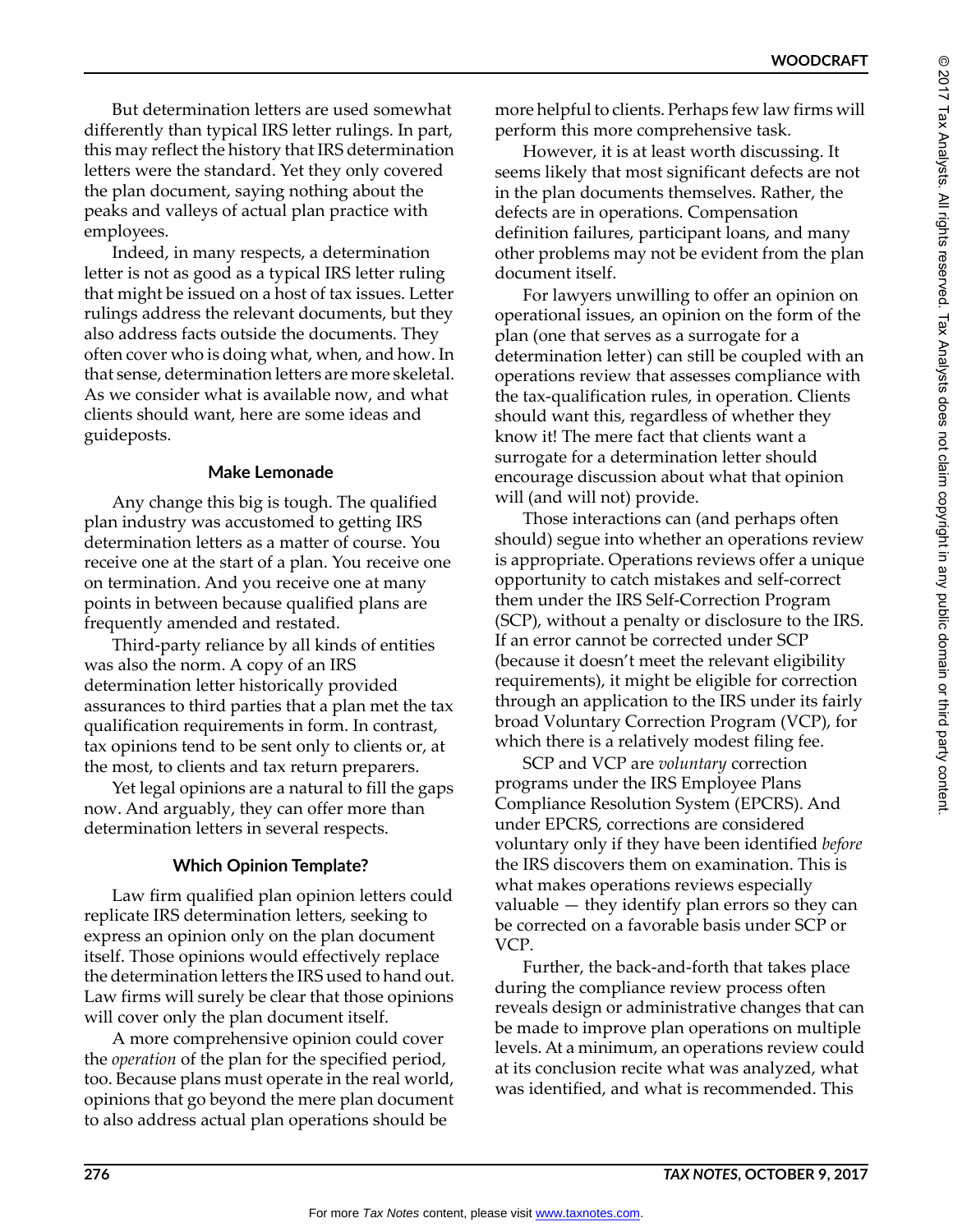should have enormous value to the client and the IRS.

If one can show all this diligence to the IRS, problems that come up are likely to be mitigated. With traditional income tax opinions, their best use can be the process of writing them. Even if an operations review does not have an opinion letter at its conclusion, it is better to spot potential problem issues early and to self-correct.

### **Opinion Timing**

The best opinions are interactive. The opinion can become part of shaping the plan and its operation. Even when an opinion is addressing the past, it is not uncommon for additional documentation to be solicited and provided as part of the opinion due diligence.

Certificates and declarations (affirming the accuracy or completeness of documents and due execution) could help the strength and scope of an opinion. Those items can shore up documentation and plug perceived holes, and they are likely to be more helpful if prepared contemporaneously.

Certificates, declarations, and the like are rarely as effective if prepared several years later during an audit. But they can often be helpful if they are more timely prepared. This same selfadjusting practice used for income tax opinions can be applied to opinions on qualified plans.

#### **Opinion Standards**

Some tax advisers may find the gradations of tax opinions to be familiar ground. Pension lawyers and plan consultants may find them less so. But unlike an IRS ruling or determination letter, any opinion is just that. It might be strong or weak depending on the facts and documents.<sup>1</sup>

Tax opinion standards generally conform to one of the following choices:

Not Frivolous: There's about a 10 percent to 20 percent chance your argument will prevail.

Reasonable Basis: There's a roughly one chance in three you'll win.

Substantial Authority: There are cases both ways, but there's probably about a 40 percent chance you'll win.

More Likely Than Not: The odds are better than 50 percent that you'll win.

Should: It's about 60 percent likely that you'll win.

Will: Your tax treatment is nearly assured.

Under IRS standards, all these opinions assume there will be an IRS examination. That is, whatever the real-life odds of examination, the opinion writer must assume there will be an audit. The opinion's conclusion cannot be based on audit lottery.

Opinion standards are not an exact science and can involve matters of judgment. But professionals will probably agree more than they disagree. And discussions with clients can sometimes be interactive and conditional.

That too can be useful. In my experience, the bottom line of an opinion standard may tie into a client's requests. A client who wants the plan document to allow X might be willing to forgo X if it means the difference between a level or two in opinion standards. This can be a healthy debate, so risk and reward can be adjusted.

#### **Cover Pro and Con**

IRS letter rulings and determination letters give a binding conclusion by the IRS. IRS letter rulings usually give reasons for their conclusions. IRS determination letters generally do not. In any case, the reader generally just wants the answer.

Plainly, however, a good tax opinion considers both helpful and adverse authorities, and the reasoning and authorities are important. An opinion may conclude that it is more likely than not that a specific tax treatment applies. Even so, for the opinion's conclusion to have meaning, it should be accompanied by a thorough examination of the facts and relevant authorities.

Moreover, an opinion should develop and document the arguments against as well as for the conclusion. Only by evaluating (and hopefully knocking down) those potential objections one by one can an adviser reach a thorough and well-

<sup>1</sup> *See* Robert W. Wood, "What Good Is a Tax Opinion, Anyway?" *Tax Notes*, Sept. 6, 2010, p. 1071.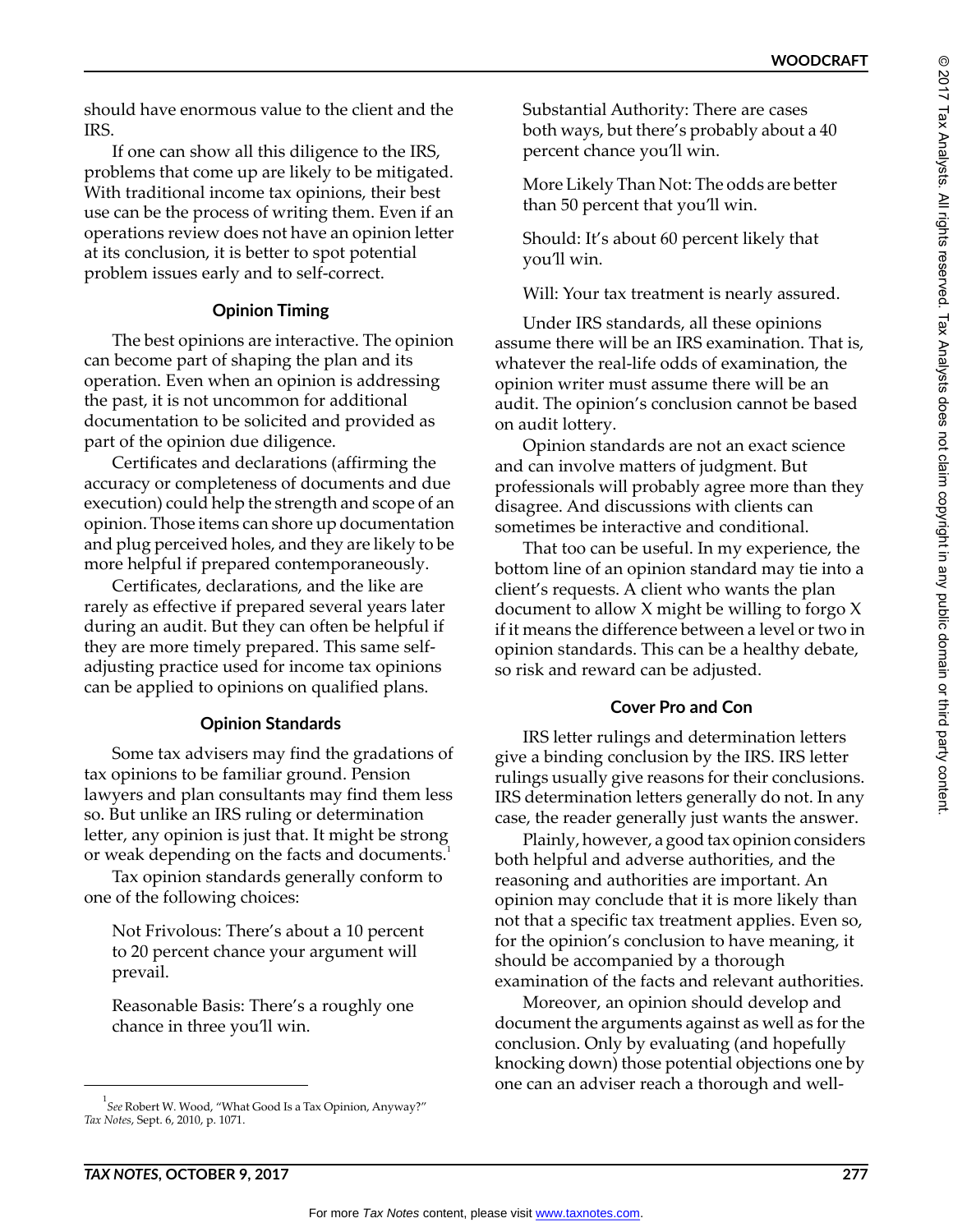reasoned opinion. Shouldn't the same principles apply to qualified plan opinions?

Some opinion authors — and some clients prefer a short opinion, regardless of the subject. If so, the opinion is usually supported by a long memo in the file, which is *referenced* in the opinion. My own preference is not to bifurcate an opinion in this way and to stick to a comprehensive opinion. For one thing, having a comprehensive opinion avoids the awkwardness of the opinion being subject to a memo that is usually not incorporated by reference.

A longer opinion also seems preferable — that is, the topic of letters to third parties summarizing the conclusion of the opinion. If writing a shorter opinion (subject to a big memo), it may be tempting to provide third parties with the (short) opinion itself, rather than a short summary of the longer opinion. From an attorney-client privilege waiver perspective, providing the opinion itself seems unwise. A waiver of the privilege for the short letter may well waive the privilege for the memo, too.

### **Opinions to Third Parties**

A legal opinion is usually prepared by lawyer for client and is subject to attorney-client privilege. The client is the holder of the privilege. Be careful whom you copy, since that simple act may waive the privilege.

Here, there may be big differences between most tax opinions and plan determination letters. IRS determination letters are routinely provided to accountants and others. And they, in turn, clearly rely on those determination letters in their own work. Will they rely in the same way on a law firm's opinion letter that a plan is qualified in form?

They may have to. This fact alone could cause law firms to be especially reticent to venture beyond an opinion that considers only the plan document. For this reason, an operations review should at least be considered, to complement the document opinion and to give further assurances that the plan as a whole likely meets the qualified plan rules.

Arguably, they might not need to know all the fine points of the opinion, and they might not need to follow all the technical arguments. If the full opinion is short and there are no privilege

concerns, they will want it (but perhaps not also the detailed memo). If the opinion and memo are really one, a summary letter about the opinion may suffice.

A summary letter written by the author of the opinion can note that there is an opinion, that it is privileged, and that it will not be provided. The same procedure is usually appropriate for income tax opinions. Third parties can be provided with a short summary letter that:

- notes that the lawyer was engaged by the client to render an opinion on a particular issue, such as the qualification of the plan (just the document, or as it applies in operation);
- notes that the client asks the lawyer to provide this summary;
- recites that the opinion is protected by attorney-client privilege, which is not waived by the summary; $^2$  and
- summarizes that the opinion concludes that the plan is more likely than not qualified (or other standard).

Could the IRS assert that even this short letter operates to waive the privilege on the full opinion? This assertion could be made, but it seems unlikely to be successful. If cases such as *Long Term Capital* are any indication, the worst that could happen is that the IRS could succeed in accessing the specific portions of the full opinion that are summarized or quoted in the short letter.<sup>3</sup>

Of course, that is the express purpose of the short letter. Indeed, it is written if not with the knowledge that it will be disclosed, then at least with the awareness that the accountant recipient might (wittingly or not) end up disclosing it.

The summary letter is conclusory and directive by nature, not discursive. It is unnecessary, and probably inappropriate, for the short letter to actually invite the third party to rely on it. But there is little doubt that in some sense

<sup>2</sup> *But see Long Term Capital Holdings v. United States*, No. 3:0-cv-1290 (D. Conn. 2003) (holding that disclosure to an accountant of the opinion's conclusion waived the attorney-client privilege to the limited portion of the opinion that reflected what was disclosed).

<sup>3</sup> *See also In re von Bulow*, 828 F.2d 94, 102 (2d Cir. 1987) (holding that "extrajudicial disclosure of an attorney-client communication — one not subsequently used by the client in a judicial proceeding to his adversary's prejudice — does not waive the privilege as to the undisclosed portions of the communication").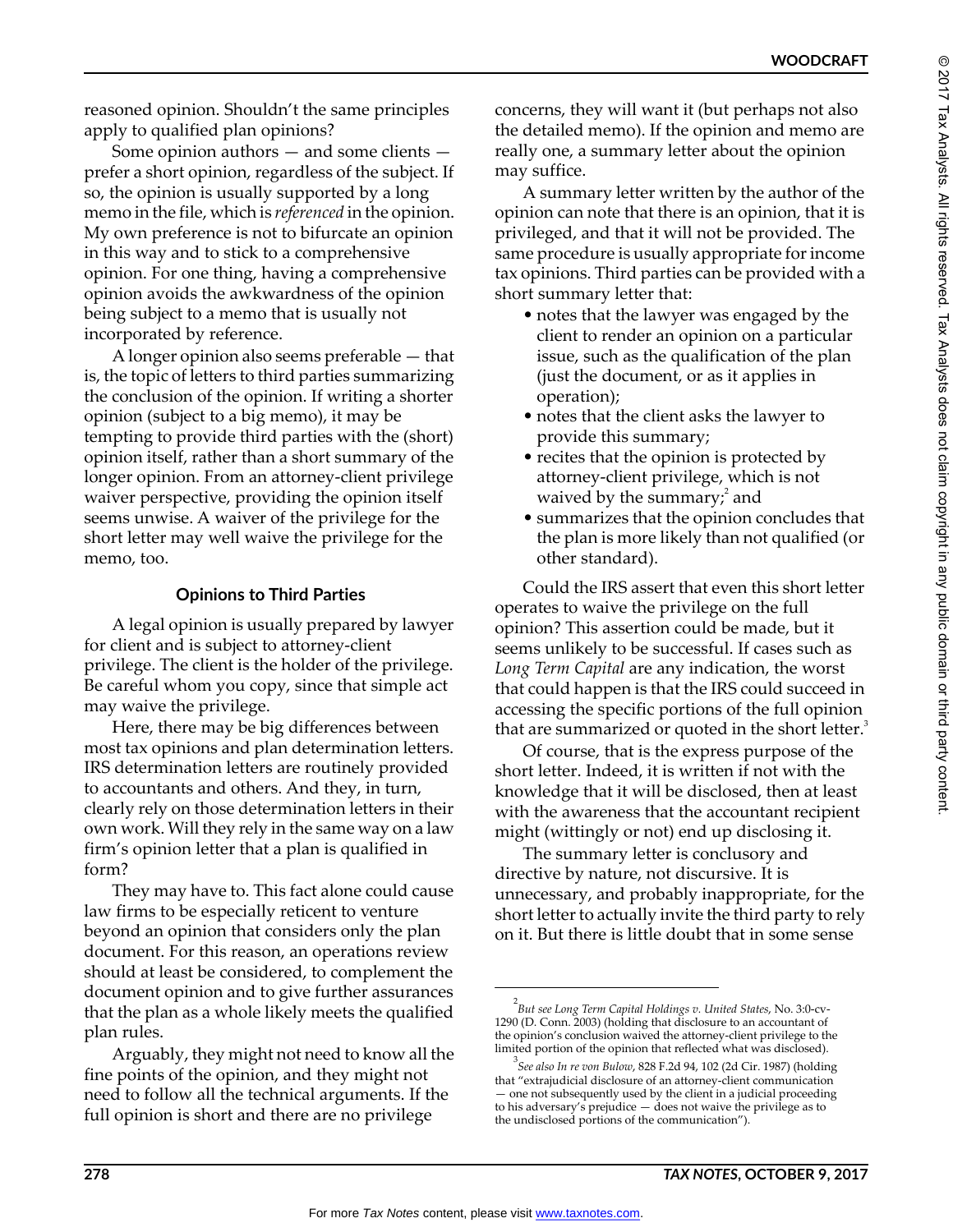the letter may be read in that way. That brings us to the topic of liability.

# **Third-Party Reliance**

With reliance comes liability. There is surely some liability with distributing something that lawyer and client may intend to provide comfort (or even induce reliance) to a third party. Historically, however, most lawyers have not been held liable even for negligent misconduct in suits brought by non-clients.

A lack of privity of contract usually prevents those not in contract from seeking damages in tort for the attorney's conduct. Over time, however, courts have chipped away at the privity doctrine. For example, in *Glanzer v. Shepard*,<sup>4</sup> a court found a duty of care on a "public weigher" despite a lack of privity of contract with a buyer.

Several legal theories can give non-clients a cause of action against an attorney rendering legal advice.<sup>5</sup> Often, legal malpractice will be pleaded in the alternative to misrepresentation or fraud. To provide a remedy for a non-client, the nonclient must prove that the primary purpose and intent of the attorney-client relationship itself was to benefit or influence a third party.

In *Greycas Inc. v. Proud,* <sup>6</sup> the attorney wrote a letter for the sole purpose of attempting to influence a bank. The court found that the attorney had a duty to use due care to see that the information was correct. The attorney breached that duty by stating that he had performed a search when he had not.

In *Geaslen v. Berkson, Gorov & Levin*, 7 the court reviewed the nature of the duty owed by an attorney to a non-client and how it interacts with the duty owed to her client. There was a duty of accuracy even to the non-client. The court recognized the inherent tension between the attorney's duty to the client and to others.

In *Roberts v. Ball, Hunt, Hart, Brown &*  Baerwitz,<sup>8</sup> an opinion on a deal was the subject of liability claims by non-clients. Once again, the question was about the accuracy of the opinion. The lawyer writing the opinion knew of legal problems he did not mention and failed to include this information in his opinion letter. Omitting a material fact from an opinion can create liability.

*Kline v. First Western Government Securities*<sup>9</sup> involved various forward contracts packaged by First Western. Arvey, Hodes, Costello & Burman issued three opinion letters over a two-year period concerning the tax consequences of the investments. All three opinion letters written by Arvey Hodes were addressed to First Western.

Each was intended for First Western's use only and warned against any reliance by anyone else. Even so, the court found the plaintiff's reliance to be reasonable. Arvey Hodes's disclaimers were insufficient to prevent liability. In most of these cases, the key issue is whether the information provided to a third party is accurate.

#### **Audits**

If you receive an IRS ruling or determination letter, you might not worry about an audit unless you undertake some action that is clearly not covered by the ruling or determination letter. If you receive an opinion instead, it may protect against penalties, but it hardly makes an audit irrelevant. The opinion process does, however, help one to prepare.

There is rarely time to obtain good and thoughtful work from scratch at the audit stage. Opinions are invaluable in audit defense. Timing dovetails with penalties, too. A taxpayer must first receive advice in order to claim good-faith reliance on it.<sup>10</sup> Besides, if a plan or other position has been attacked, all writing will be geared toward advocacy. In developing the opinion and assessing the positive and negative, the nuances should be explored then.

<sup>4</sup> *Glanzer v. Shepard*, 233 N.Y. 236 (1922).

<sup>5</sup> *See* Ellen S. Eisenberg, "Attorney's Negligence and Third Parties," 57 *N.Y.U.L. Rev*. 126 (1982); Benjamin C. Zipursky, "Legal Malpractice and the Structure of Negligence Law," 67 *Fordham L. Rev*. 649 (1998).

<sup>6</sup> *Greycas Inc. v. Proud*, 826 F.2d 1560, 1563 (7th Cir. 1987).

<sup>7</sup> *Geaslen v. Berkson, Gorov & Levin*, 200 Ill. App. 3d 600 (1991).

<sup>8</sup> *Roberts v. Ball, Hunt, Hart, Brown & Baerwitz*, 57 Cal. App. 3d 104 (1976).

<sup>9</sup> *Kline v. First Western Government Securities*, 24 F.3d 480 (3d Cir. Pa. 1994).

<sup>10</sup> *See Long Term Capital Holdings v. United States*, 330 F. Supp.2d 122, 206-207 (D. Conn. 2004), *aff'd*, No. 04-5687 (2d Cir. 2005); *Cordes Finance Corp. v. Commissioner*, T.C. Memo. 1997-162, *aff'd without pub. opinion*, 162 F.3d 1172 (10th Cir. 1998).